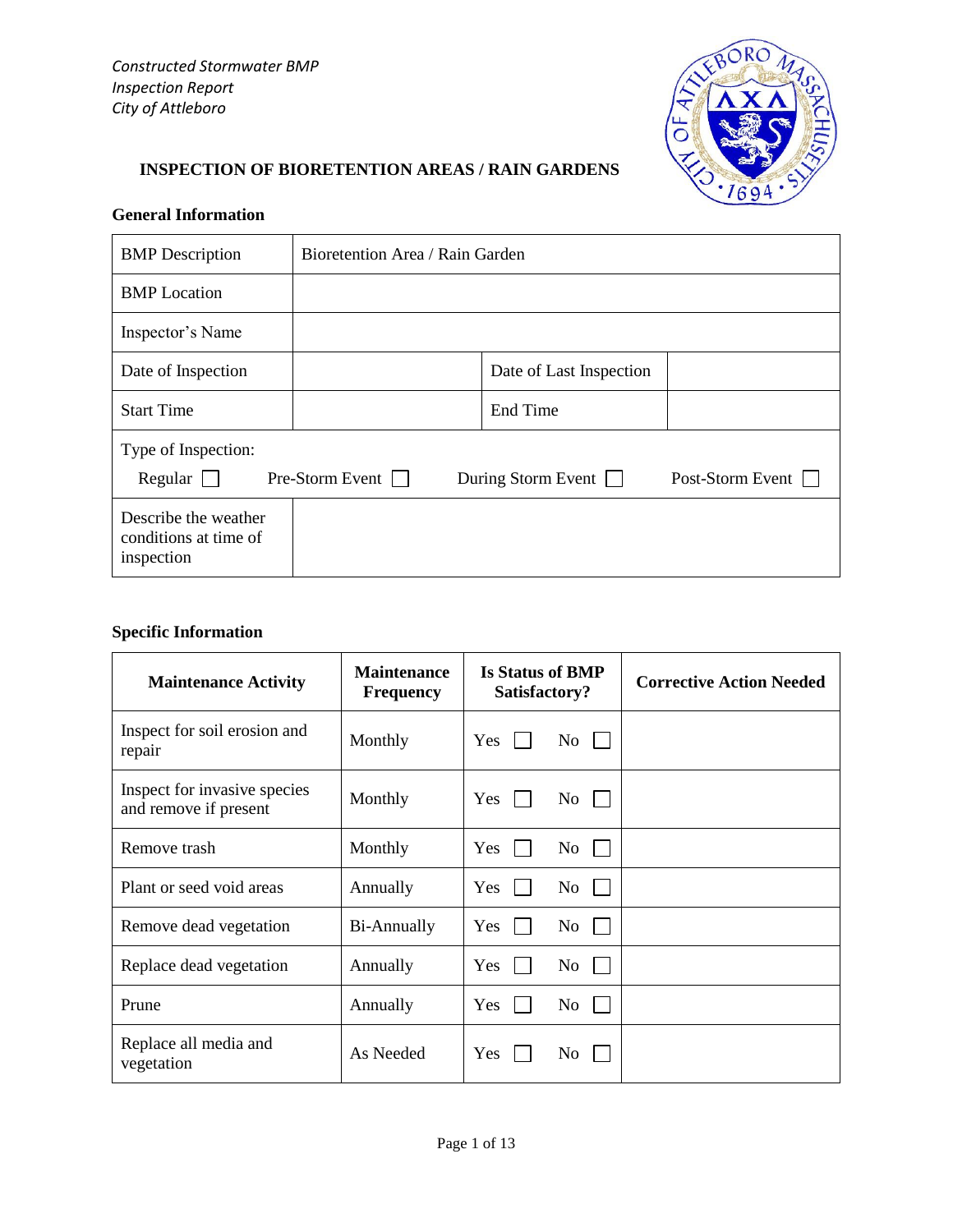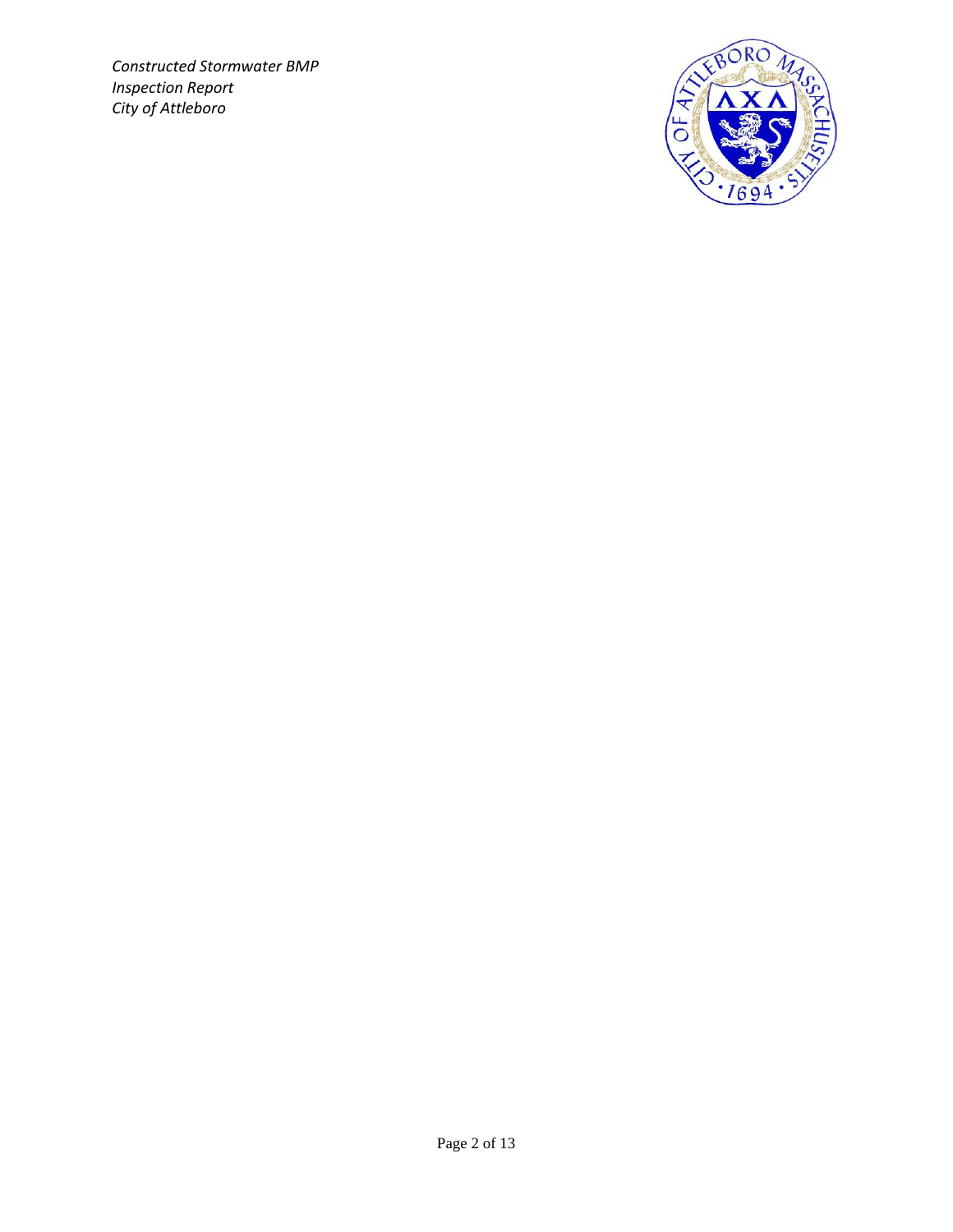

### **INSPECTION OF CONSTRUCTED STORMWATER WETLANDS Years 0-3 of Operation**

#### **General Information**

| <b>BMP</b> Description                                                                        | <b>Constructed Stormwater Wetland</b> |                         |  |  |
|-----------------------------------------------------------------------------------------------|---------------------------------------|-------------------------|--|--|
| <b>BMP</b> Location                                                                           |                                       |                         |  |  |
| Inspector's Name                                                                              |                                       |                         |  |  |
| Date of Inspection                                                                            |                                       | Date of Last Inspection |  |  |
| <b>Start Time</b>                                                                             |                                       | End Time                |  |  |
| Type of Inspection:<br>$Pre-Storm$ Event<br>Regular<br>During Storm Event<br>Post-Storm Event |                                       |                         |  |  |
| Describe the weather<br>conditions at time of<br>inspection                                   |                                       |                         |  |  |

#### **Specific Information**

| <b>Maintenance Activity</b>                           | <b>Maintenance</b><br><b>Frequency</b> | <b>Is Status of BMP</b><br>Satisfactory? | <b>Corrective Action Needed</b> |
|-------------------------------------------------------|----------------------------------------|------------------------------------------|---------------------------------|
| Inspect for invasive species<br>and remove if present | Monthly                                | $\overline{N_0}$<br>Yes                  |                                 |
| Replace all media and<br>vegetation                   | As Needed                              | $\overline{N_{0}}$    <br>Yes            |                                 |

In addition, the following information should be recorded and mapped at least once per year:

- Types and distribution of dominant wetland plants
- Presence and distribution of planted wetland species
- Presence and distribution of invasive species
- Indications other species are replacing planted wetland species
- Percent of standing water that is not vegetated
- Replace all media and vegetation
- Stability of original depth zones and micro-topographic features
- Accumulation of sediment in the forebay and micropool and survival rate of plants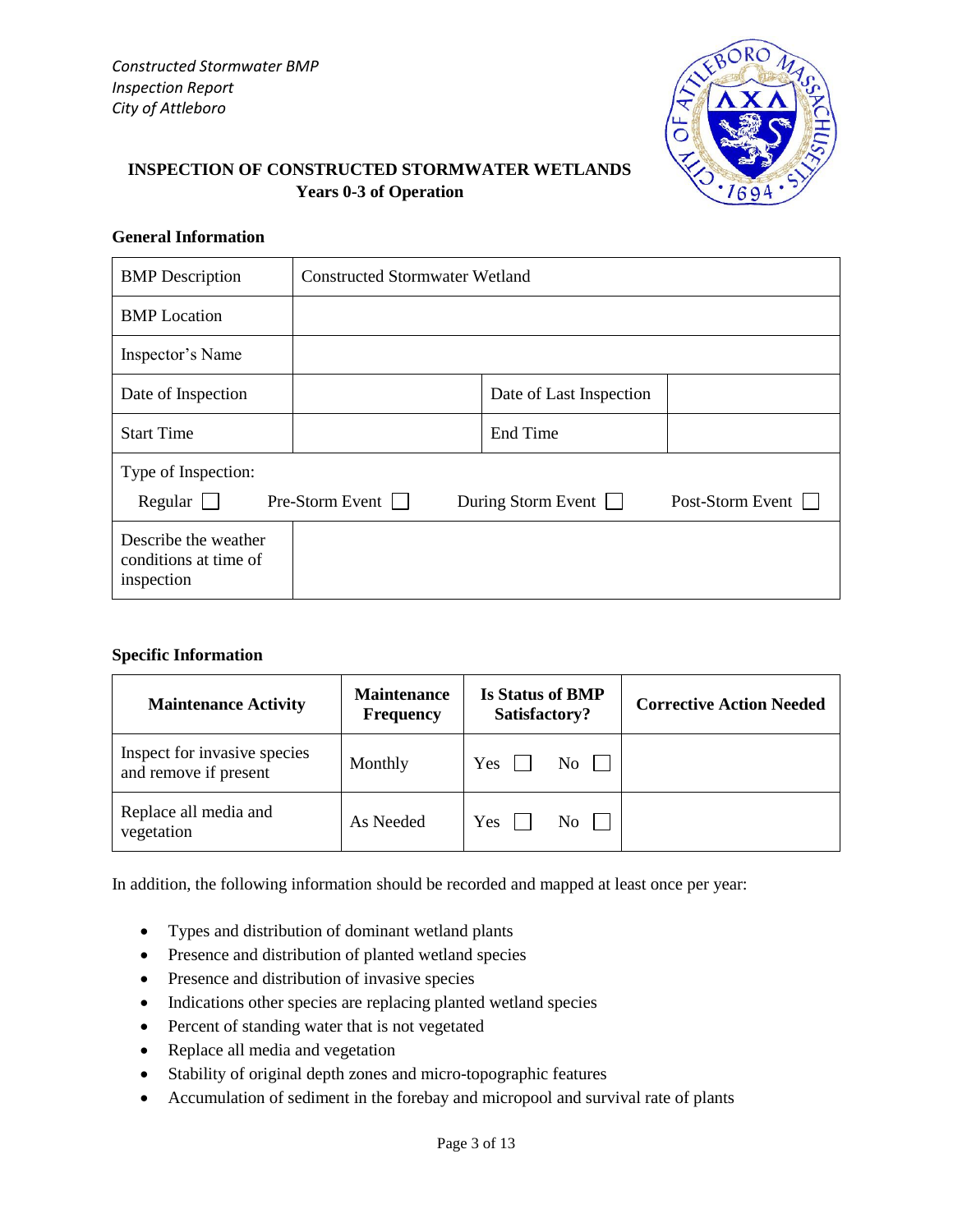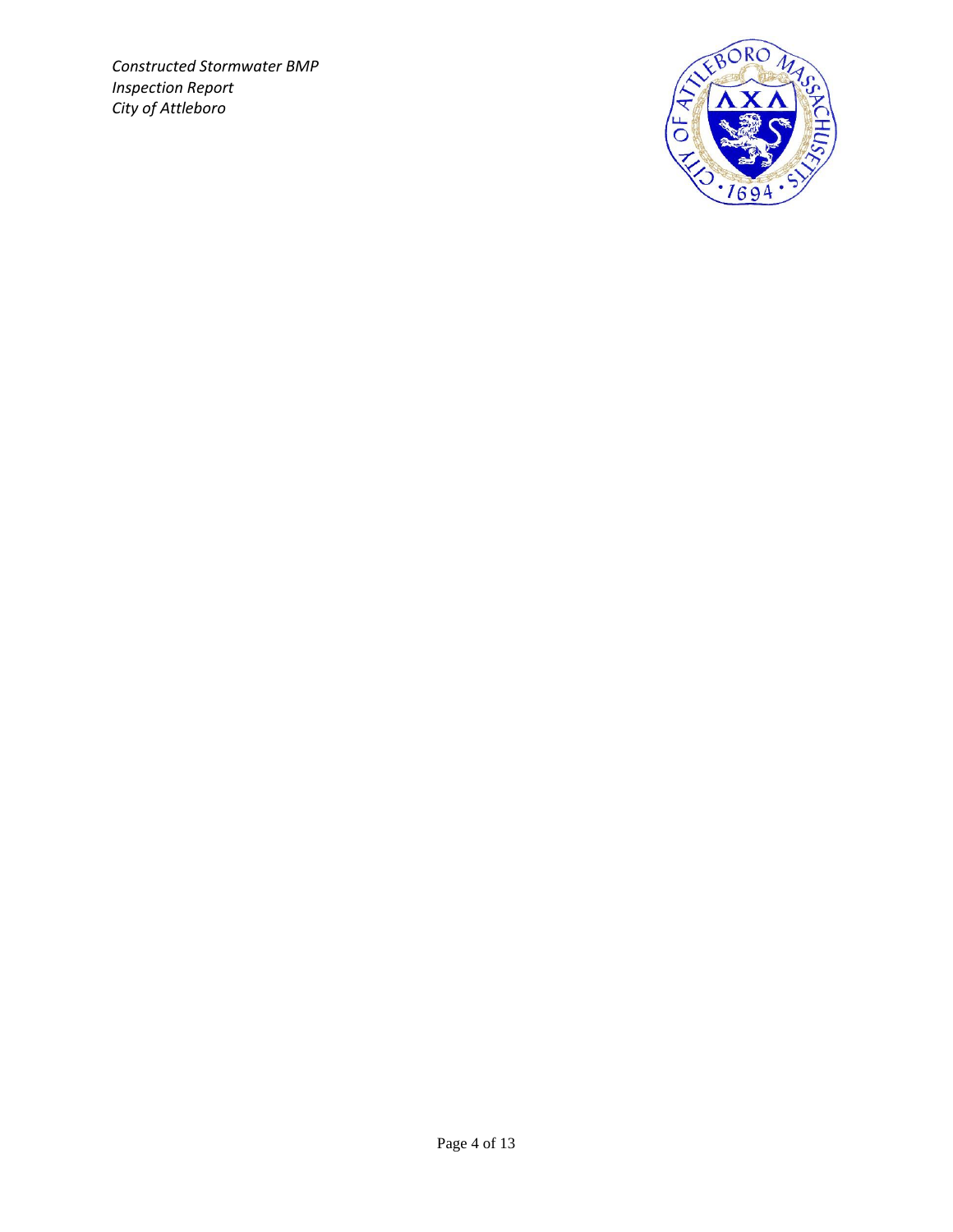

# **INSPECTION OF CONSTRUCTED STORMWATER WETLANDS Year 4 - Lifetime of Operation**

#### **General Information**

| <b>BMP</b> Description                                                                               | <b>Constructed Stormwater Wetland</b> |                         |  |
|------------------------------------------------------------------------------------------------------|---------------------------------------|-------------------------|--|
| <b>BMP</b> Location                                                                                  |                                       |                         |  |
| Inspector's Name                                                                                     |                                       |                         |  |
| Date of Inspection                                                                                   |                                       | Date of Last Inspection |  |
| <b>Start Time</b>                                                                                    |                                       | End Time                |  |
| Type of Inspection:<br>Regular<br>$Pre-Storm$ Event<br>During Storm Event $\Box$<br>Post-Storm Event |                                       |                         |  |
| Describe the weather<br>conditions at time of<br>inspection                                          |                                       |                         |  |

| <b>Maintenance Activity</b>                           | <b>Maintenance</b><br><b>Frequency</b> | <b>Is Status of BMP</b><br>Satisfactory? | <b>Corrective Action Needed</b> |
|-------------------------------------------------------|----------------------------------------|------------------------------------------|---------------------------------|
| Inspect for invasive species<br>and remove if present | Monthly                                | Yes<br>No                                |                                 |
| Clean forebays                                        | Annually                               | Yes<br>No                                |                                 |
| Clean sediment in<br>basin/wetland system             | Once every 10<br>years                 | Yes<br>$\overline{N_0}$<br>$\mathbf{I}$  |                                 |
| Mulch void areas                                      | Annually                               | Yes<br>No<br>$\pm$                       |                                 |
| Remove dead vegetation                                | Bi-Annually                            | Yes<br>No                                |                                 |
| Replace dead vegetation                               | Annually                               | Yes<br>No                                |                                 |
| Prune                                                 | Annually                               | Yes<br>No<br>$\mathbf{L}$                |                                 |
| Replace all media and<br>vegetation                   | As Needed                              | Yes<br>No                                |                                 |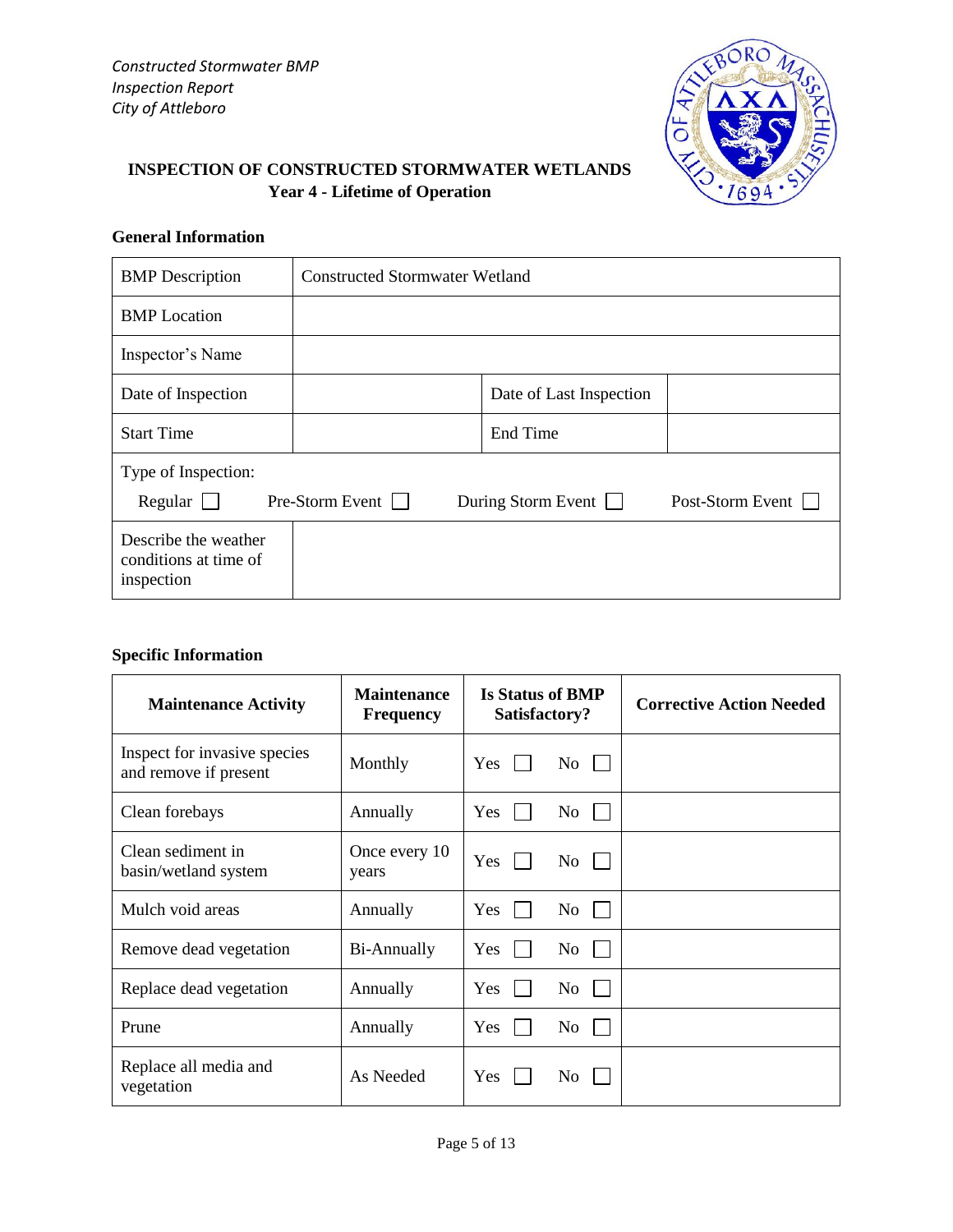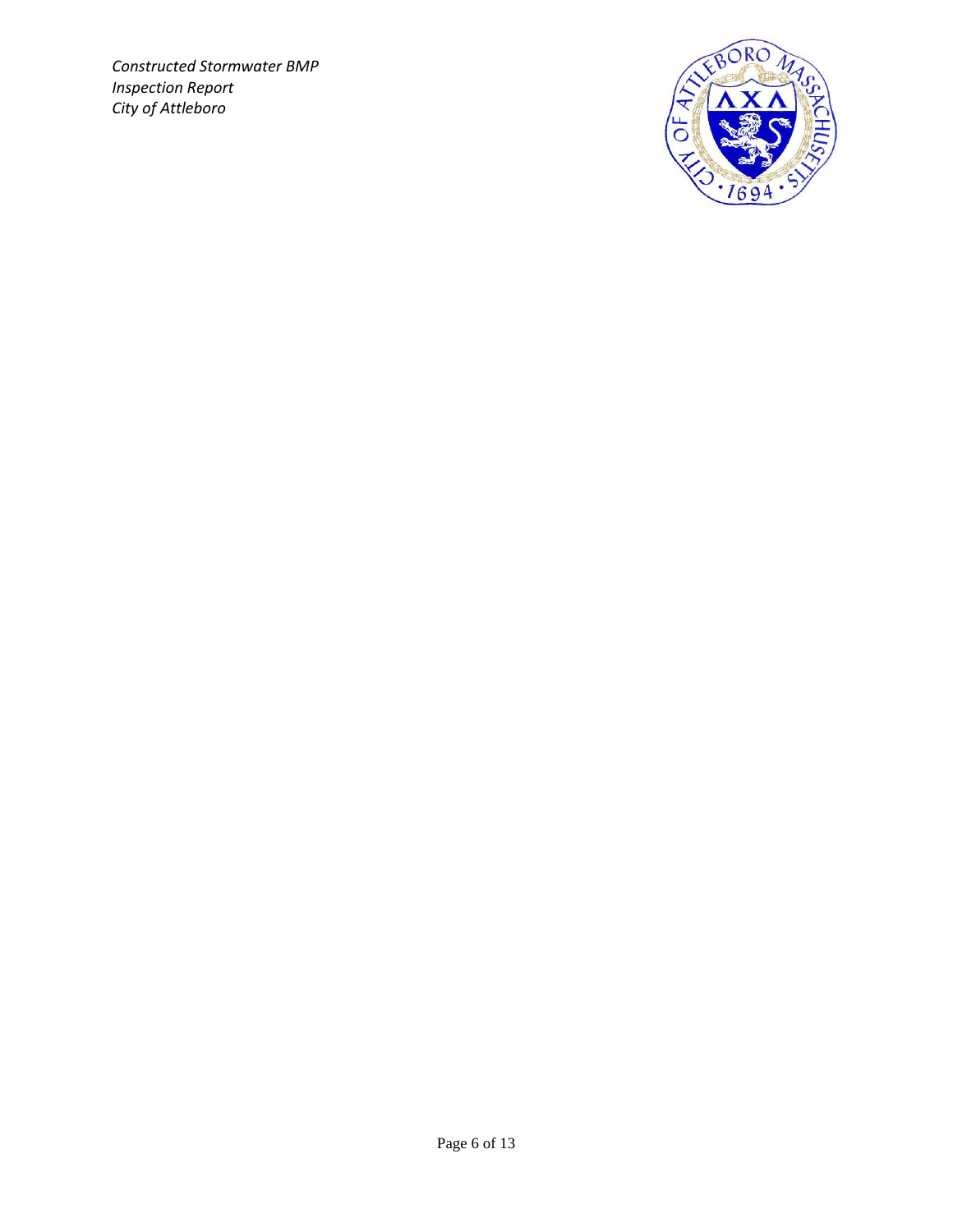

#### **INSPECTION OF EXTENDED DRY DETENTION BASINS**

# **Inspections should be conducted bi-annually, and during and after major storm events.**

#### **General Information**

| <b>BMP</b> Description                                      | <b>Extended Dry Detention Basin</b> |                           |                  |  |
|-------------------------------------------------------------|-------------------------------------|---------------------------|------------------|--|
| <b>BMP</b> Location                                         |                                     |                           |                  |  |
| Inspector's Name                                            |                                     |                           |                  |  |
| Date of Inspection                                          |                                     | Date of Last Inspection   |                  |  |
| <b>Start Time</b>                                           |                                     | End Time                  |                  |  |
| Type of Inspection:                                         |                                     |                           |                  |  |
| Regular                                                     | $Pre-Storm$ Event $  \cdot  $       | During Storm Event $\Box$ | Post-Storm Event |  |
| Describe the weather<br>conditions at time of<br>inspection |                                     |                           |                  |  |

| <b>Maintenance Activity</b>                                                    | <b>Maintenance</b><br><b>Frequency</b> | <b>Is Status of BMP</b><br>Satisfactory? | <b>Corrective Action Needed</b> |
|--------------------------------------------------------------------------------|----------------------------------------|------------------------------------------|---------------------------------|
| Examine outlet structure for<br>clogging or high outflow<br>release velocities | Bi-Annually                            | Yes<br>N <sub>o</sub>                    |                                 |
| Mow upper stage, side slopes,<br>embankment and emergency<br>spillway          | Bi-Annually                            | Yes<br>$\overline{N_{O}}$                |                                 |
| Remove trash and debris                                                        | Bi-Annually                            | Yes<br>No.                               |                                 |
| Remove sediment from basin                                                     | At least once<br>every 5 years         | Yes<br>N <sub>0</sub>                    |                                 |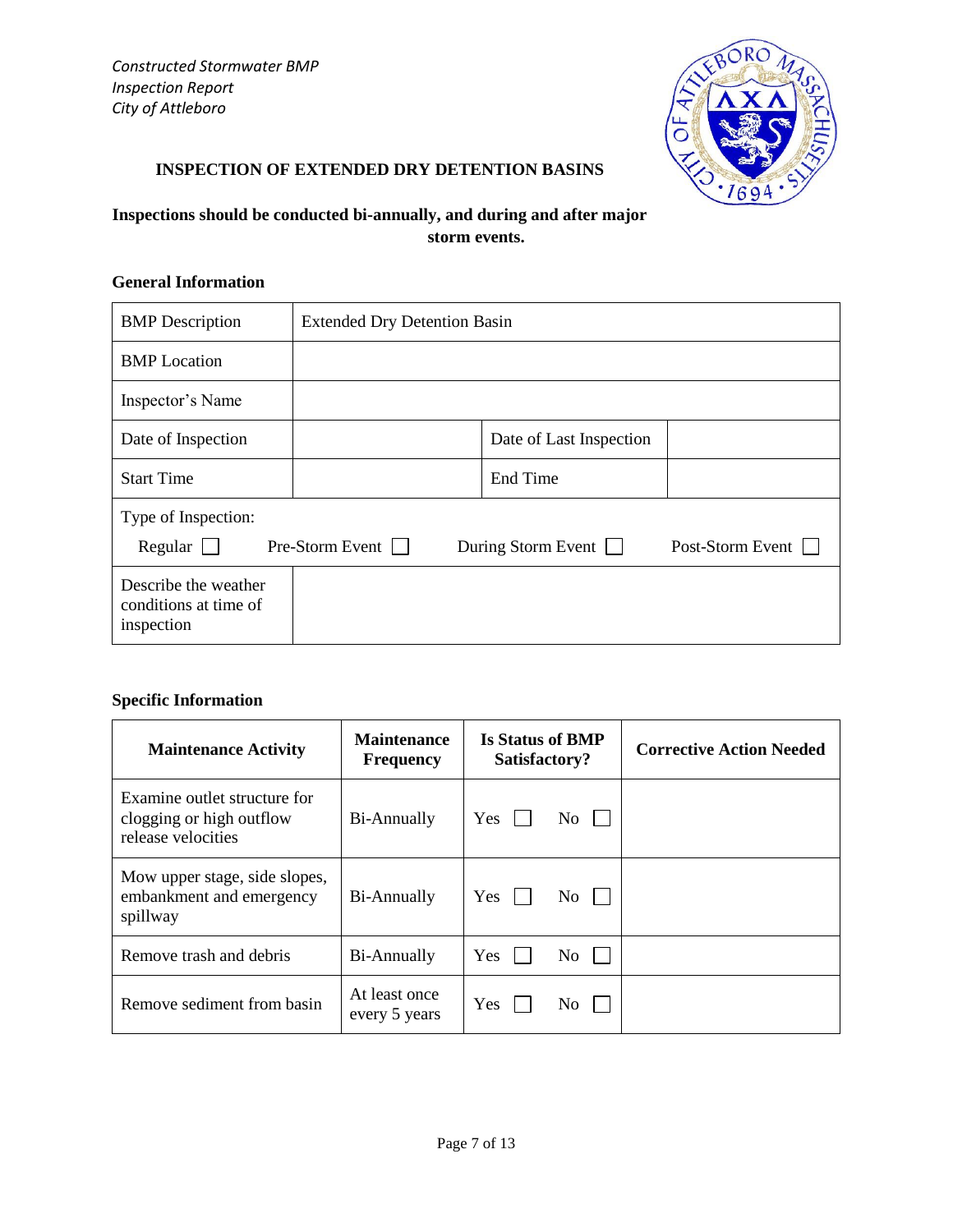

# **INSPECTION OF PROPRIETARY MEDIA FILTERS**

# **General Information**

| <b>BMP</b> Description                                      | Media Filter           |                           |                  |
|-------------------------------------------------------------|------------------------|---------------------------|------------------|
| <b>BMP</b> Location                                         |                        |                           |                  |
| Media Type                                                  |                        |                           |                  |
| Inspector's Name                                            |                        |                           |                  |
| Date of Inspection                                          |                        | Date of Last Inspection   |                  |
| <b>Start Time</b>                                           |                        | End Time                  |                  |
| Type of Inspection:                                         |                        |                           |                  |
| Regular                                                     | Pre-Storm Event $\Box$ | During Storm Event $\Box$ | Post-Storm Event |
| Describe the weather<br>conditions at time of<br>inspection |                        |                           |                  |

| <b>Maintenance Activity</b>                                 | <b>Maintenance</b><br><b>Frequency</b> | <b>Is Status of BMP</b><br>Satisfactory? | <b>Corrective Action Needed</b> |
|-------------------------------------------------------------|----------------------------------------|------------------------------------------|---------------------------------|
| Inspect for standing water,<br>trash, sediment and clogging | Bi-Annually<br>(minimum)               | Yes<br>N <sub>0</sub>                    |                                 |
| Remove trash and debris                                     | Each<br>Inspection                     | Yes<br>No.                               |                                 |
| Examine to determine if<br>system drains in 72 hours        | Annually                               | Yes<br>N <sub>0</sub>                    |                                 |
| Inspect filtering media for<br>clogging                     | Per<br>manufacturer's<br>schedule      | Yes<br>No.                               |                                 |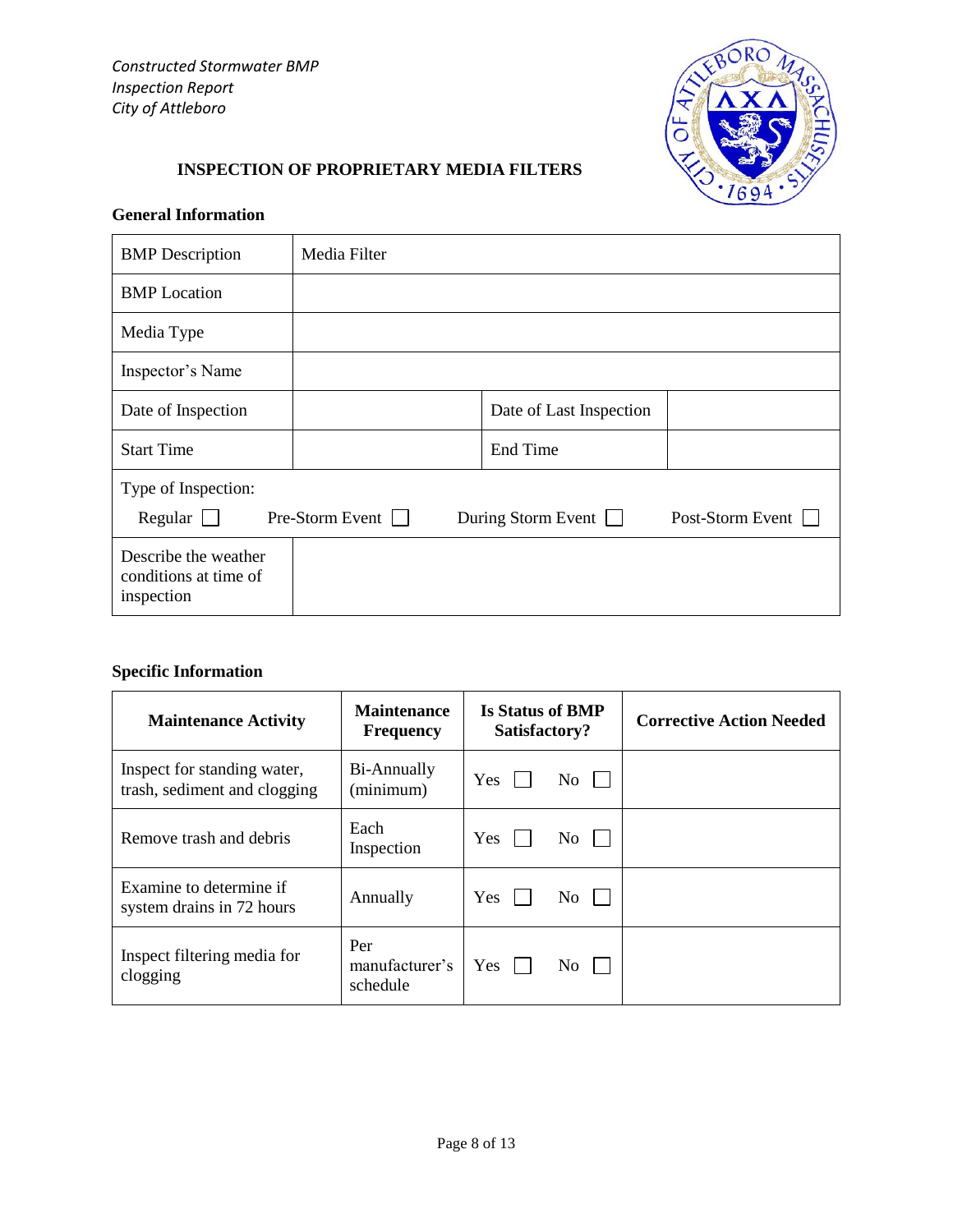

#### **INSPECTION OF SAND AND ORGANIC FILTERS**

### **Inspections should be conducted after every major storm event for the first 3 months following completion, then every 6 months thereafter.**

#### **General Information**

| <b>BMP</b> Description                                      | Sand/Organic Filter |                           |                  |
|-------------------------------------------------------------|---------------------|---------------------------|------------------|
| <b>BMP</b> Location                                         |                     |                           |                  |
| Media Type                                                  |                     |                           |                  |
| Inspector's Name                                            |                     |                           |                  |
| Date of Inspection                                          |                     | Date of Last Inspection   |                  |
| <b>Start Time</b>                                           |                     | End Time                  |                  |
| Type of Inspection:                                         |                     |                           |                  |
| Regular                                                     | Pre-Storm Event     | During Storm Event $\Box$ | Post-Storm Event |
| Describe the weather<br>conditions at time of<br>inspection |                     |                           |                  |

| <b>Maintenance</b><br><b>Activity</b>    | <b>Maintenance Frequency</b> | <b>Is Status of BMP</b><br>Satisfactory? | <b>Corrective Action Needed</b> |
|------------------------------------------|------------------------------|------------------------------------------|---------------------------------|
| Remove<br>sediment, trash,<br>and debris | Every 6 months               | Yes<br>No                                |                                 |
| Rake sand                                | Every 6 months               | Yes<br>N <sub>0</sub>                    |                                 |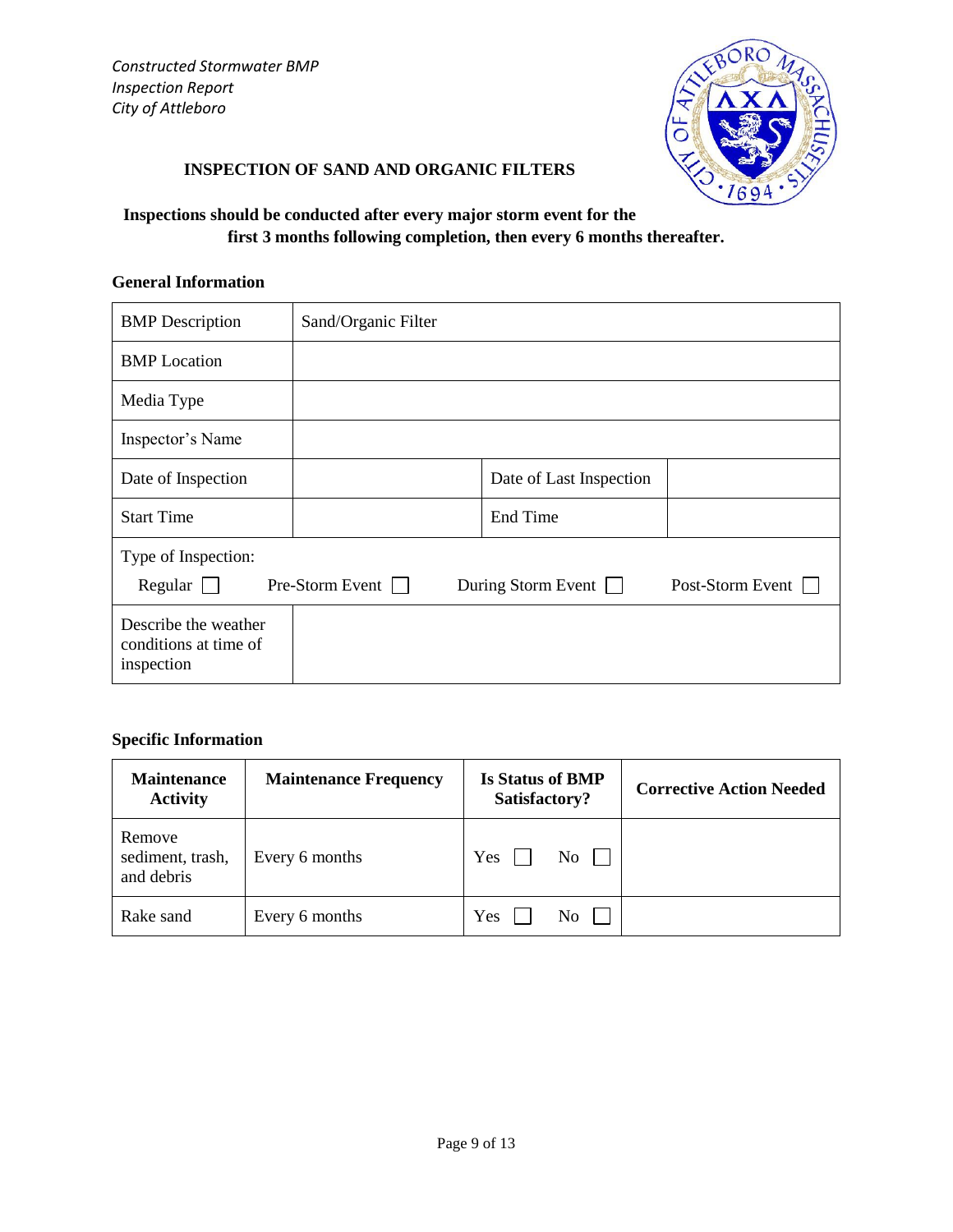

#### **INSPECTION OF DRY WELLS**

### **Regular inspections should be conducted after every major storm event for the first 3 months following completion, then annually thereafter.**

#### **General Information**

| <b>BMP</b> Description                                                                                           | Dry Well |                         |  |
|------------------------------------------------------------------------------------------------------------------|----------|-------------------------|--|
| <b>BMP</b> Location                                                                                              |          |                         |  |
| Inspector's Name                                                                                                 |          |                         |  |
| Date of Inspection                                                                                               |          | Date of Last Inspection |  |
| <b>Start Time</b>                                                                                                |          | <b>End Time</b>         |  |
| Type of Inspection:<br>Regular $\Box$<br>$Pre-Storm$ Event $\ $<br>During Storm Event $\Box$<br>Post-Storm Event |          |                         |  |
| Describe the weather<br>conditions at time of<br>inspection                                                      |          |                         |  |
| Describe condition of<br>dry well at time of<br>inspection                                                       |          |                         |  |

After a major storm event, the water depth in the observation well should be measured at 24 and 48 hour intervals and the clearance rate calculated.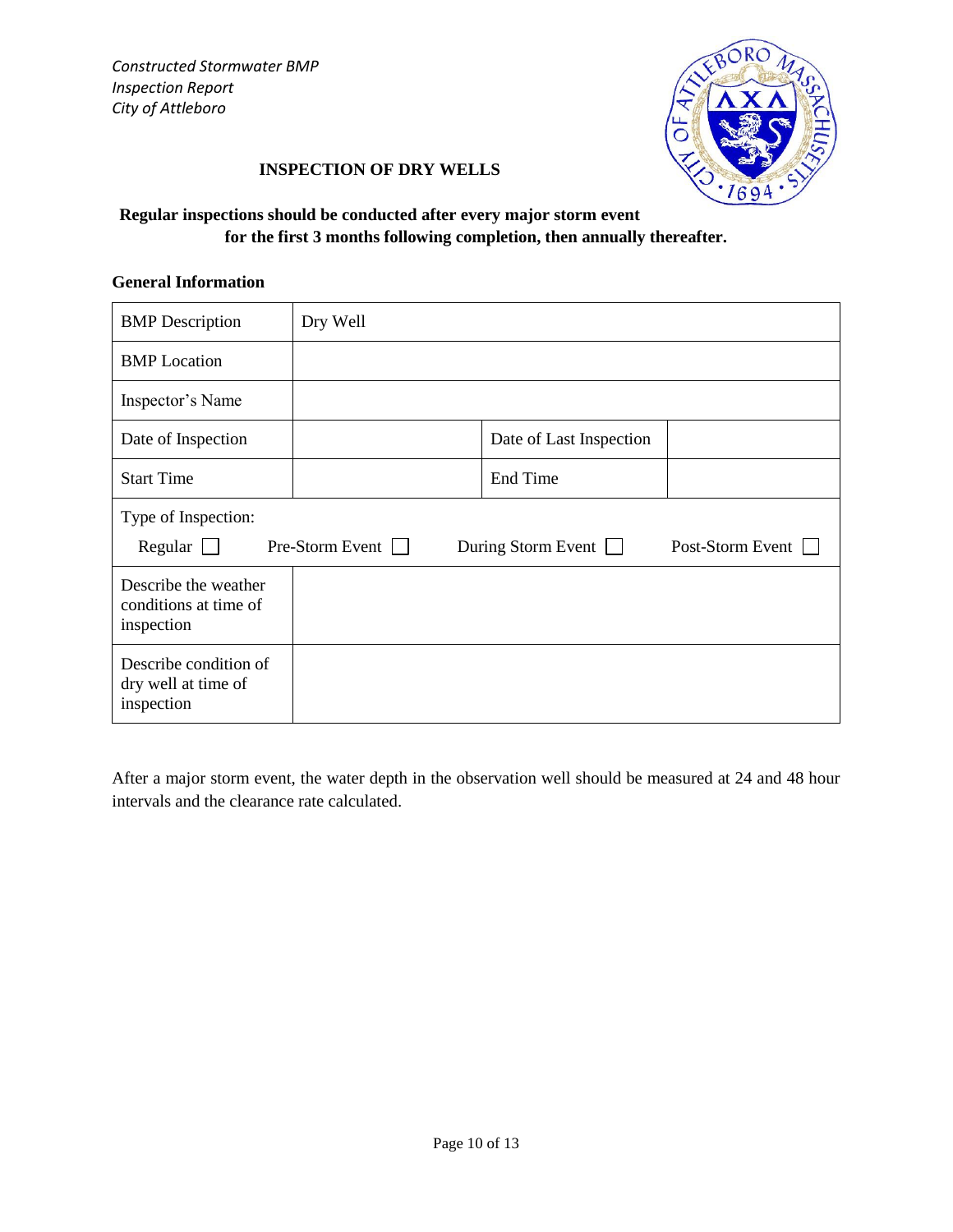

#### **INSPECTION OF WET BASINS**

### **Inspections should be conducted after every major storm event for the first 3 months following completion, then biannually thereafter.**

#### **General Information**

| <b>BMP</b> Description                                                                                 | Wet Basin |                         |  |
|--------------------------------------------------------------------------------------------------------|-----------|-------------------------|--|
| <b>BMP</b> Location                                                                                    |           |                         |  |
| Inspector's Name                                                                                       |           |                         |  |
| Date of Inspection                                                                                     |           | Date of Last Inspection |  |
| <b>Start Time</b>                                                                                      |           | <b>End Time</b>         |  |
| Type of Inspection:<br>Regular<br>Pre-Storm Event    <br>During Storm Event $\Box$<br>Post-Storm Event |           |                         |  |
| Describe the weather<br>conditions at time of<br>inspection                                            |           |                         |  |
| Describe condition of<br>wet basin at time of<br>inspection                                            |           |                         |  |

| <b>Maintenance Activity</b>                           | <b>Maintenance</b><br><b>Frequency</b>                       | <b>Is Status of BMP</b><br>Satisfactory? | <b>Corrective Action Needed</b> |
|-------------------------------------------------------|--------------------------------------------------------------|------------------------------------------|---------------------------------|
| Preventative maintenance                              | Bi-Annually                                                  | Yes<br>$\overline{N_{0}}$                |                                 |
| Mow/rake buffer area, side<br>slopes and basin bottom | Bi-Annually                                                  | Yes<br>No.                               |                                 |
| Remove trash, debris and<br>organic matter            | Bi-Annually                                                  | Yes<br>No                                |                                 |
| Inspect and clean<br>pretreatment devices             | Every other<br>month and after<br>every major storm<br>event | Yes<br>$No$                              |                                 |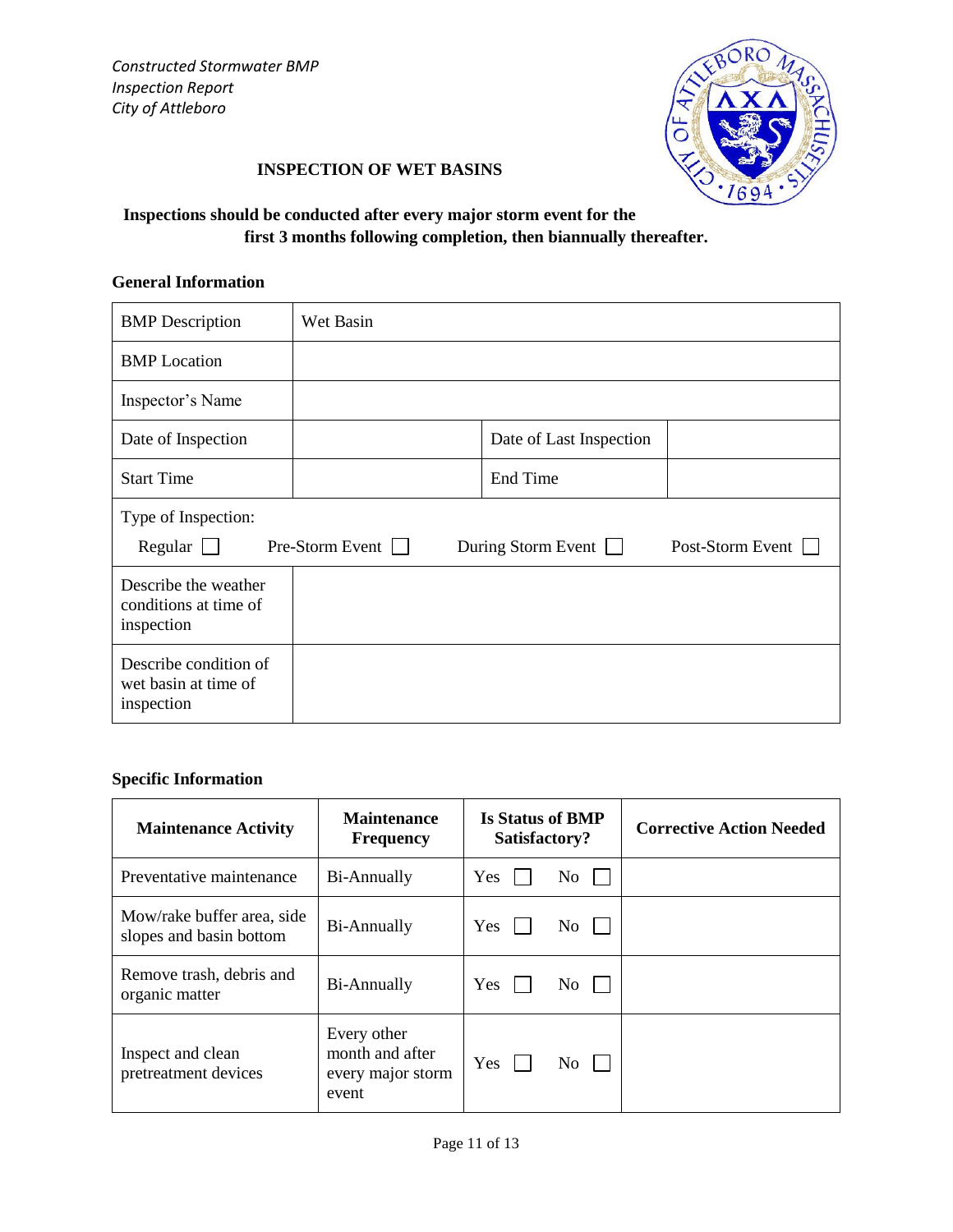